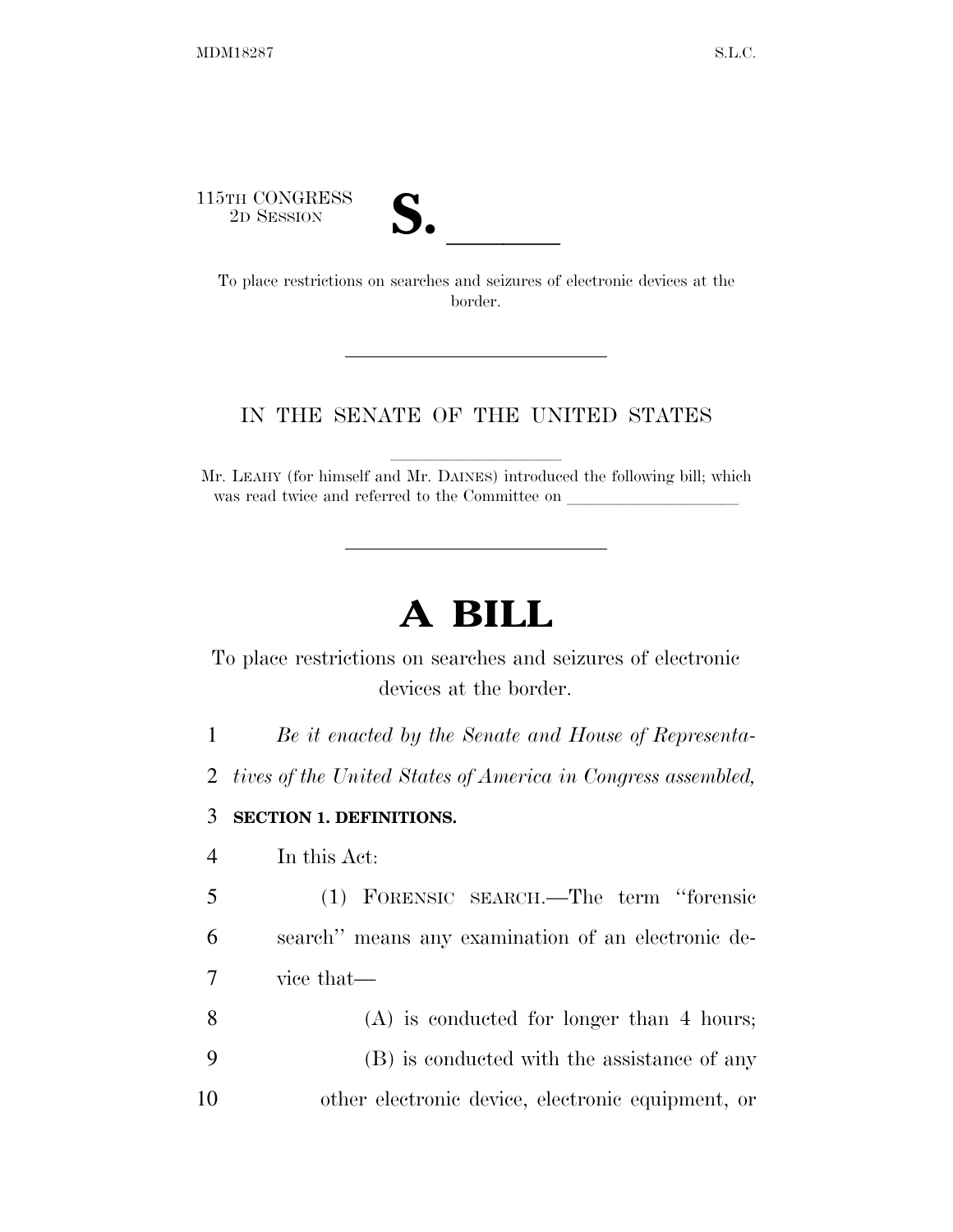| $\mathbf{1}$   | software, including software enabling the                  |
|----------------|------------------------------------------------------------|
| $\overline{2}$ | searching, scanning, or indexing of the contents           |
| 3              | of the device;                                             |
| $\overline{4}$ | (C) involves the copying or documentation                  |
| 5              | of data stored on the device; or                           |
| 6              | (D) is conducted in any other manner that                  |
| $\overline{7}$ | would not fall within the definition of a manual           |
| 8              | search or a search described in section $4(1)$ .           |
| 9              | (2) MANUAL SEARCH.—The term "manual                        |
| 10             | search" means the examination of an electronic de-         |
| 11             | vice that is conducted manually without—                   |
| 12             | (A) the assistance of any other electronic                 |
| 13             | device, electronic equipment, or software, in-             |
| 14             | cluding the use of special search programs; or             |
| 15             | (B) the entry of any password, passcode,                   |
| 16             | fingerprint, account information, or other bio-            |
| 17             | metric identifier that permits access to data              |
| 18             | otherwise protected by technological means.                |
| 19             | SEC. 2. SEARCHES AND SEIZURES OF ELECTRONIC DE-            |
| 20             | VICES AT THE BORDER.                                       |
| 21             | (a) IN GENERAL.—Except as otherwise provided in            |
| 22             | this section, an official of the Department of Homeland    |
| 23             | Security may not search or seize an electronic device      |
| 24             | transported by a United States person at the international |
| 25             | border.                                                    |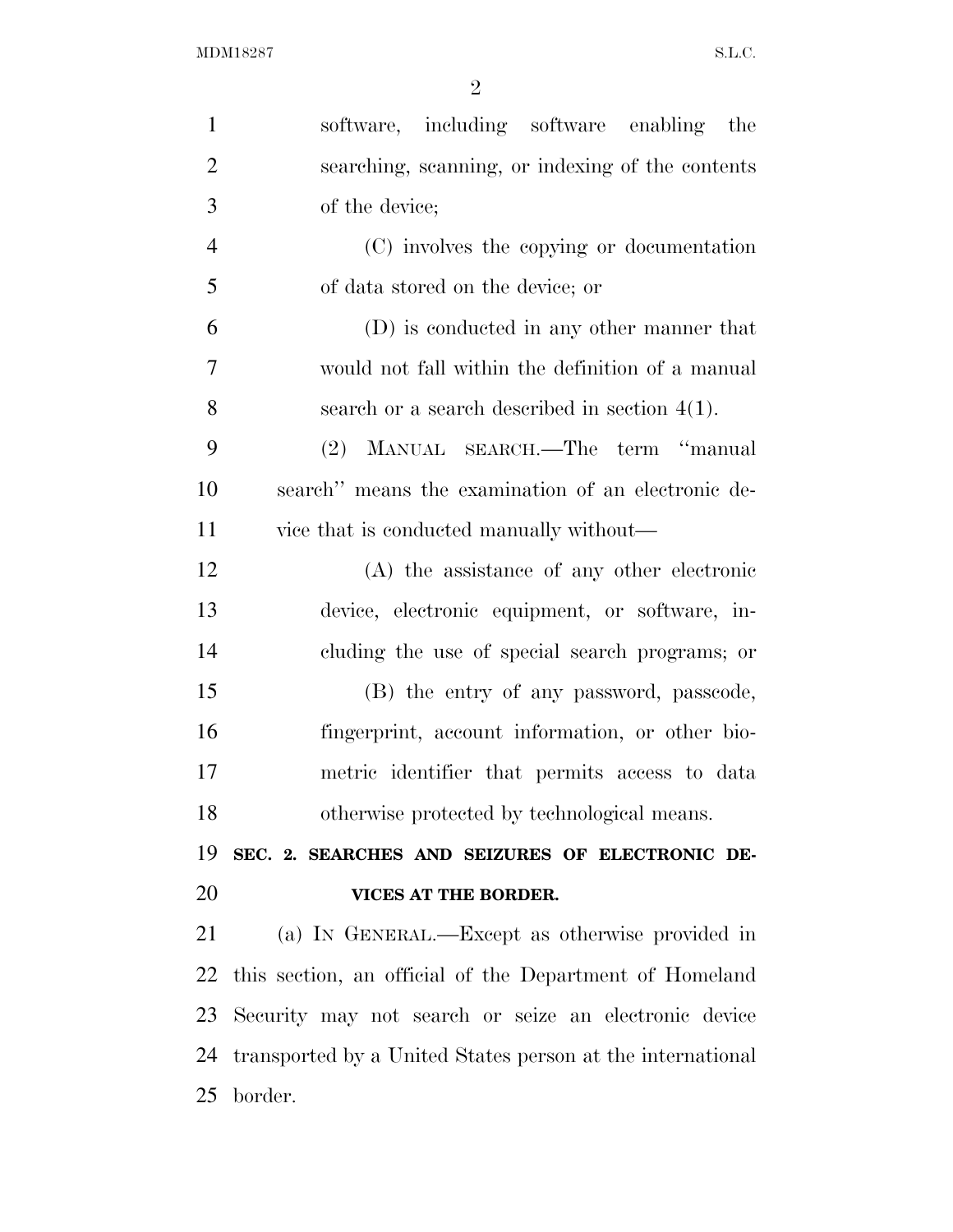(b) MANUAL SEARCHES.—An electronic device trans- ported by an individual at the border may be subject to a manual search by an official of the Department of Homeland Security, in accordance with the procedures de- scribed in subsection (f) if the official has a reasonable suspicion that—

(1) the individual transporting the device—

 (A) is carrying contraband or is otherwise transporting goods or persons in violation of the laws enforced by the Department of Homeland Security; or

 (B) is inadmissible or otherwise not enti- tled to enter the United States under such laws; and

 (2) the device contains information or evidence relevant to a violation referred to in paragraph (1). (c) SEIZURES.—An electronic device transported by an individual at the border may be seized by an official of the Department of Homeland Security, in accordance with the procedures described in subsection (f) if the offi-cial has probable cause to believe that—

(1) the individual—

 (A) is carrying contraband or is otherwise transporting goods or persons in violation of the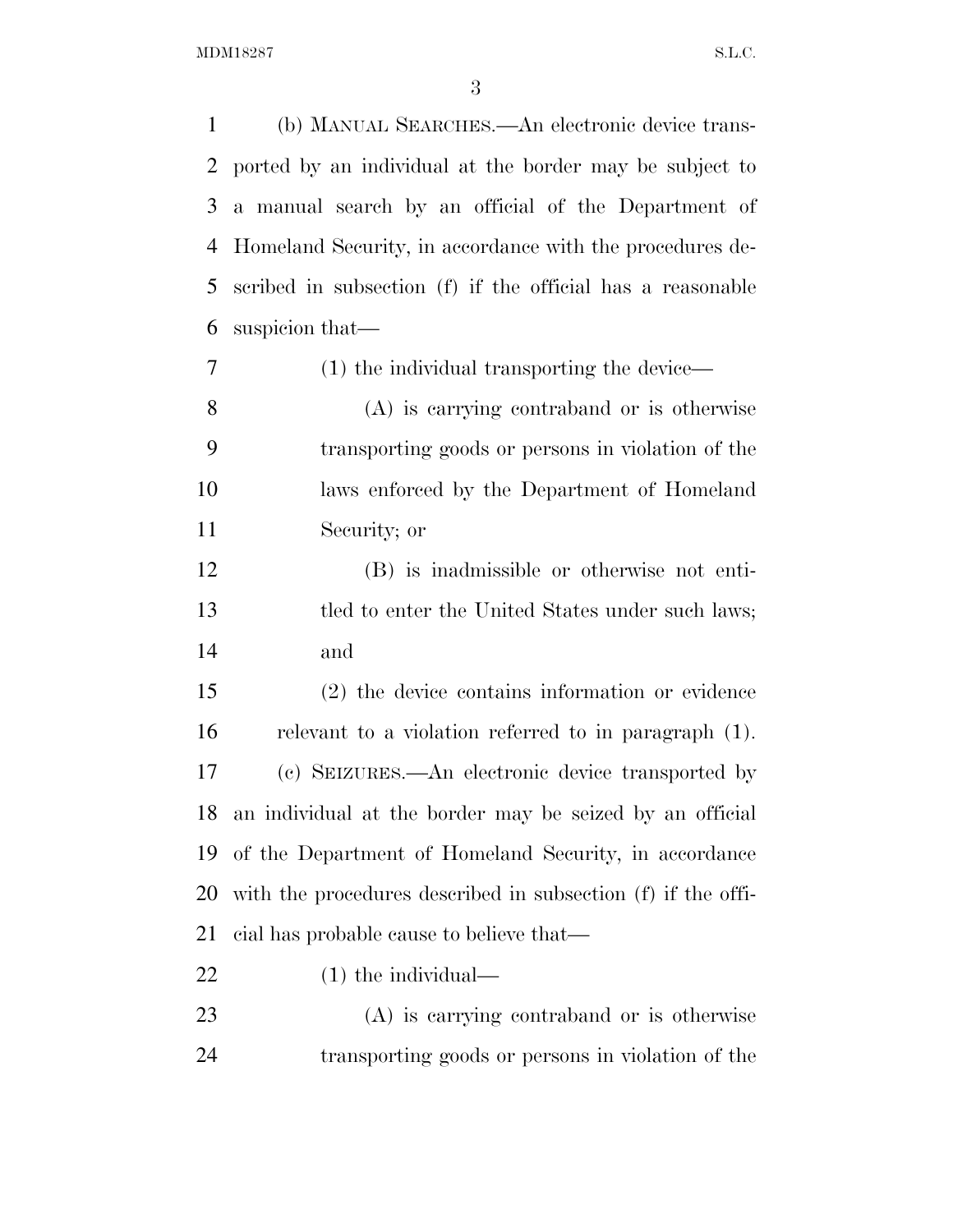| $\mathbf{1}$   | laws enforced by the Department of Homeland                |
|----------------|------------------------------------------------------------|
| $\overline{2}$ | Security;                                                  |
| 3              | (B) is inadmissible or otherwise not enti-                 |
| $\overline{4}$ | tled to enter the United States under such laws;           |
| 5              | <b>or</b>                                                  |
| 6              | (C) is in violation of any Federal or State                |
| 7              | law punishable by more than 1 year; and                    |
| 8              | $(2)$ the electronic device contains information or        |
| 9              | evidence relevant to a violation referred to in para-      |
| 10             | $graph(1)$ .                                               |
| 11             | (d) FORENSIC SEARCHES.—An electronic<br>device             |
| 12             | transported by an individual at the border may be subject  |
| 13             | to forensic search only pursuant to a warrant issued using |
| 14             | the procedures described in the Federal Rules of Criminal  |
| 15             | Procedure (or, in the case of a State court, issued using  |
| 16             | State warrant procedures) by a court of competent juris-   |
| 17             | diction.                                                   |
| 18             | (e) ADMISSIBILITY OF EVIDENCE.—Information ob-             |
| 19             | tained or derived pursuant to a violation of this section— |
| 20             | $(1)$ may not be used as the basis for dem-                |
| 21             | onstrating the inadmissibility or removability of an       |
| 22             | individual; and                                            |
| 23             | (2) may not be received in evidence or disclosed           |
| 24             | in any trial, hearing, or other proceeding in or be-       |
| 25             | fore any court, grand jury, department, officer,           |
|                |                                                            |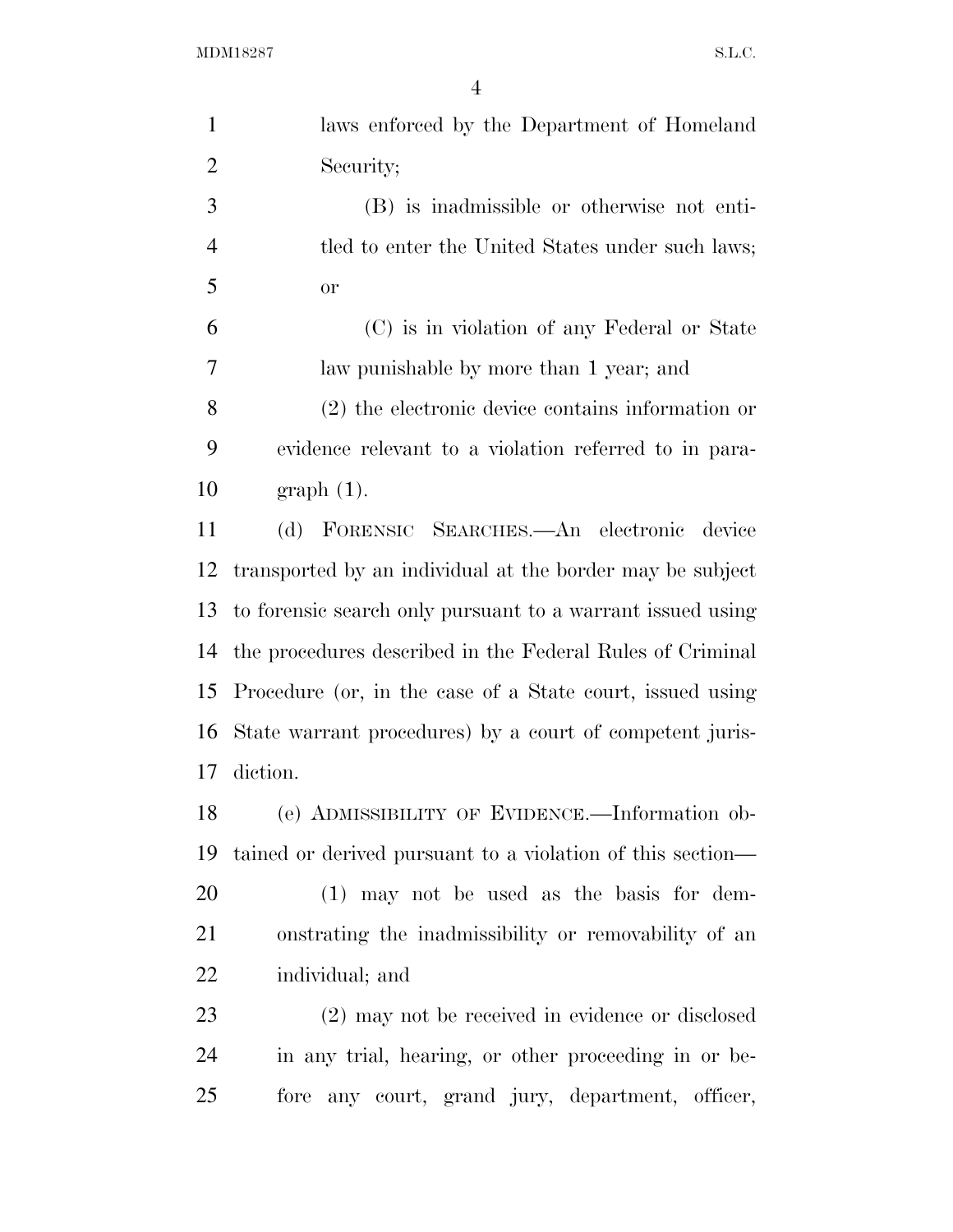| $\mathbf{1}$   | agency, regulatory body, legislative committee, or    |
|----------------|-------------------------------------------------------|
| $\overline{2}$ | other authority of the United States, a State, or a   |
| 3              | political subdivision of a State.                     |
| 4              | (f) PROCEDURES FOR SEARCHES AND SEIZURES OF           |
| 5              | ELECTRONIC DEVICES AT THE BORDER.-                    |
| 6              | (1) INITIATING A SEARCH OR SEIZURE.—Prior             |
| 7              | to initiating any search or seizure of an electronic  |
| 8              | device transported by an individual at the border     |
| 9              | pursuant to the authority under this section, the of- |
| 10             | ficial of the Department of Homeland Security initi-  |
| 11             | ating the search or seizure shall—                    |
| 12             | (A) obtain supervisory approval to engage             |
| 13             | in the search or seizure; and                         |
| 14             | $(B)$ record—                                         |
| 15             | (i) the nature of the reasonable sus-                 |
| 16             | picion or probable cause and the specific             |
| 17             | facts or bases for that determination; and            |
| 18             | (ii) the age, sex, country of origin,                 |
| 19             | citizenship or immigration status, eth-               |
| 20             | nicity, and race of the individual trans-             |
| 21             | porting the electronic device.                        |
| 22             | (2) CONDITIONS FOR A MANUAL SEARCH.—                  |
| 23             | (A) PRESENCE OF THE INDIVIDUAL.—The                   |
| 24             | individual transporting the electronic device         |
| 25             | subject to a manual search shall be permitted         |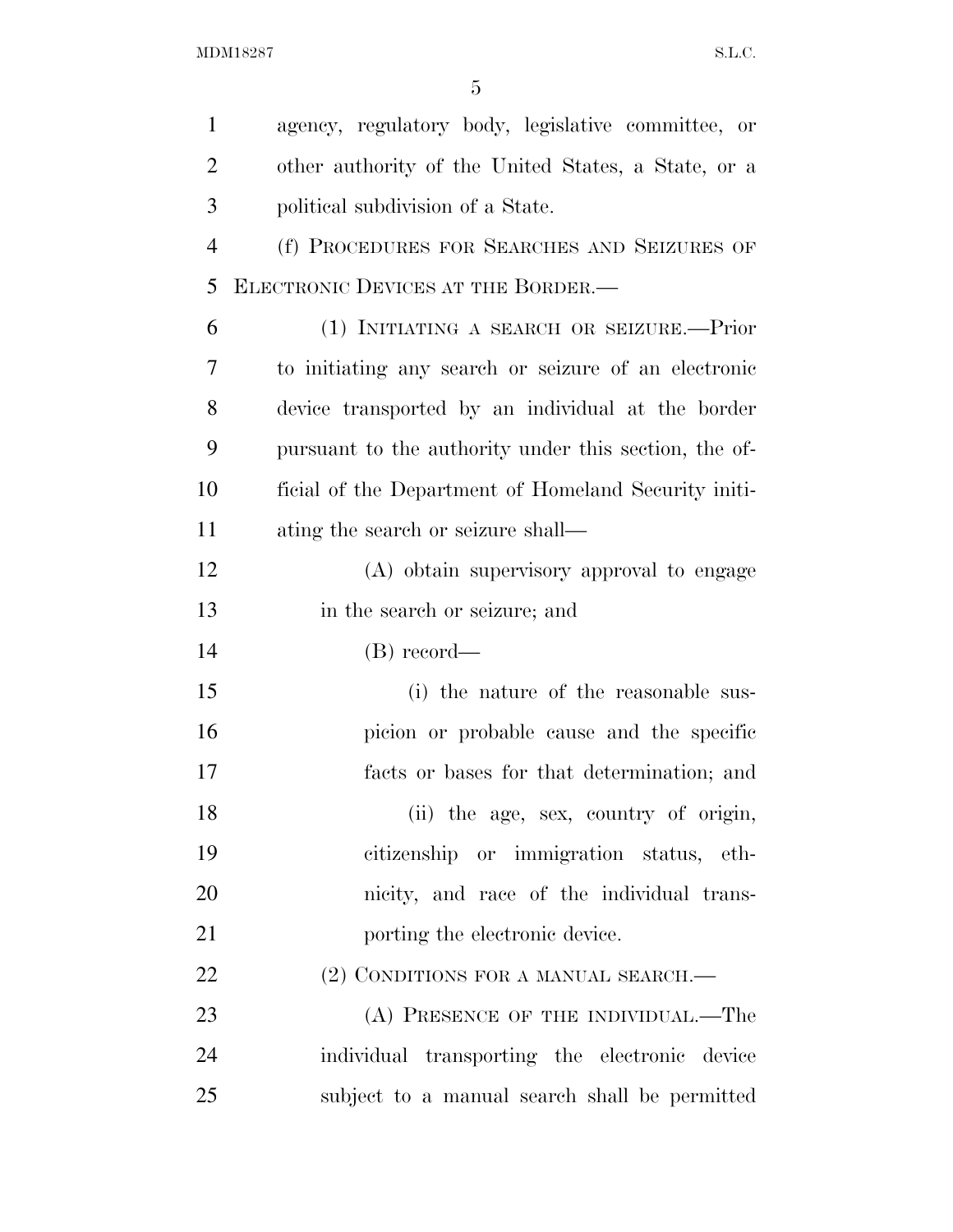| $\mathbf{1}$   | to remain present during the search of the elec- |
|----------------|--------------------------------------------------|
| $\overline{2}$ | tronic device.                                   |
| 3              | (B) SCOPE OF MANUAL SEARCH.—A man-               |
| $\overline{4}$ | ual search—                                      |
| 5              | (i) shall be conducted by an official of         |
| 6              | Department of Homeland Security<br>the           |
| 7              | manually, without the assistance of any          |
| 8              | electronic device or electronic equipment;       |
| 9              | (ii) shall be tailored to the reasonable         |
| 10             | suspicion recorded by the official of the        |
| 11             | Department of Homeland Security before           |
| 12             | the manual search began;                         |
| 13             | (iii) shall be confined to documents,            |
| 14             | files, or other electronic information stored    |
| 15             | on the electronic device that could reason-      |
| 16             | ably contain information or evidence rel-        |
| 17             | evant to a violation described in paragraph      |
| 18             | $(3)$ and are accessible without the entry of    |
| 19             | any password, passeode, fingerprint, or          |
| 20             | other biometric identifier; and                  |
| 21             | (iv) may not exceed a total of 4 hours.          |
| 22             | (C) DESTRUCTION OF INADVERTENTLY                 |
| 23             | COLLECTED INFORMATION.—Unless an official        |
| 24             | of the Department of Homeland Security deter-    |
| 25             | mines, not later than 5 days after a manual      |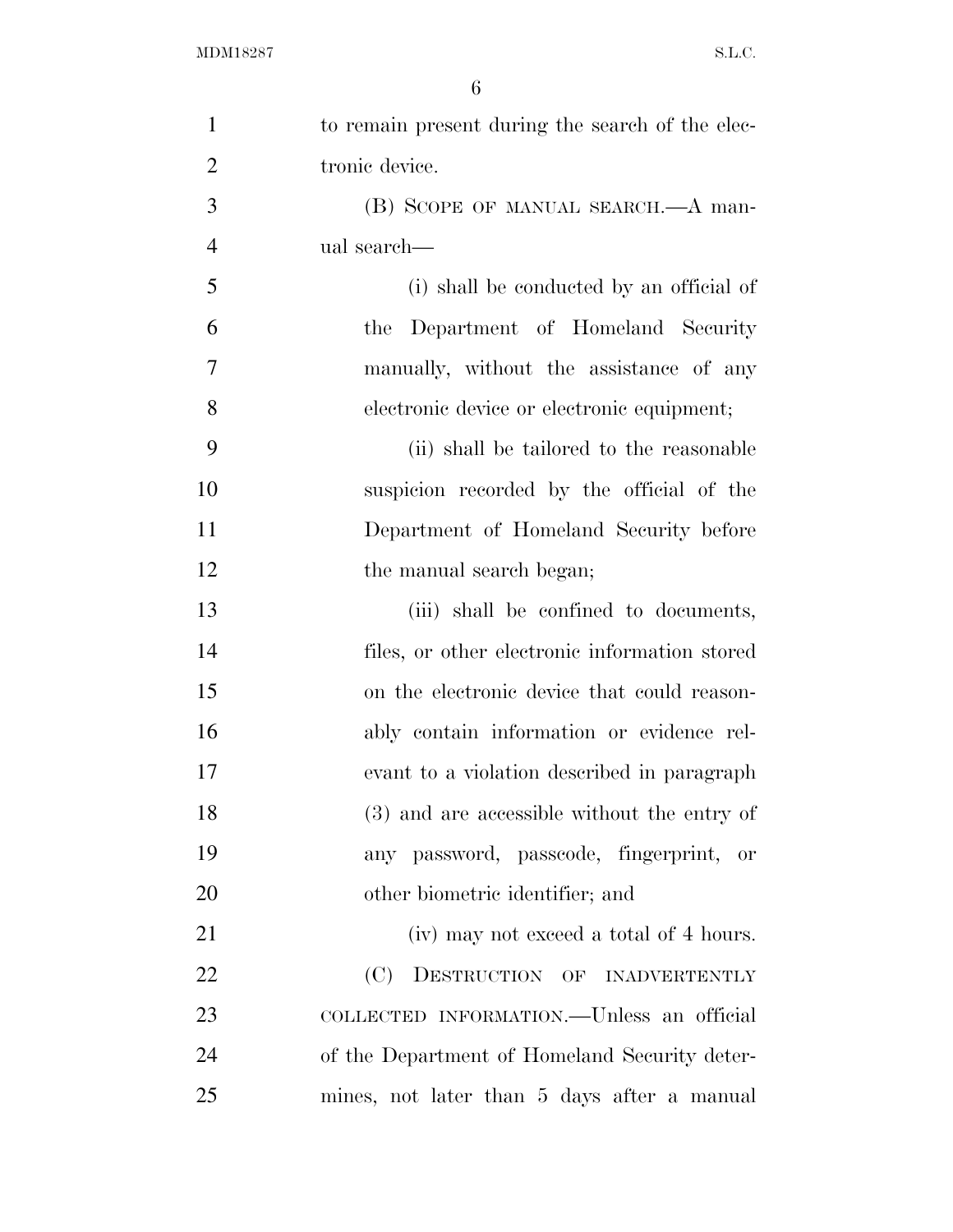| $\mathbf{1}$   | search, that information obtained from the elec-   |
|----------------|----------------------------------------------------|
| $\overline{2}$ | tronic device is evidence of a violation described |
| 3              | in paragraph $(3)$ , an official of the Department |
| $\overline{4}$ | shall delete any information collected from or     |
| 5              | about the device from Department records not       |
| 6              | later than 10 days after the date on which the     |
| 7              | search was conducted.                              |
| 8              | (3) CONDITIONS FOR A SEIZURE OF AN ELEC-           |
| 9              | TRONIC DEVICE.-                                    |
| 10             | (A)<br>REQUIREMENT FOR WARRANT<br>OR               |
| 11             | COURT ORDER APPROVING SEIZURE.-                    |
| 12             | (i) IN GENERAL.—Not later than $48$                |
| 13             | hours after an official of the Department          |
| 14             | of Homeland Security seizes an electronic          |
| 15             | device pursuant to the authority under this        |
| 16             | section, an official of the Department shall       |
| 17             | seek a warrant or order approving the sei-         |
| 18             | zure under the procedures described in the         |
| 19             | Federal Rules of Criminal Procedure (or,           |
| 20             | in the case of a State court, issued using         |
| 21             | State warrant procedures).                         |
| 22             | (ii) NO WARRANT OR ORDER.-If a                     |
| 23             | warrant or order is denied or fails to be          |
| 24             | issued after the seizure, an official of the       |
| 25             | Department of Homeland Security shall              |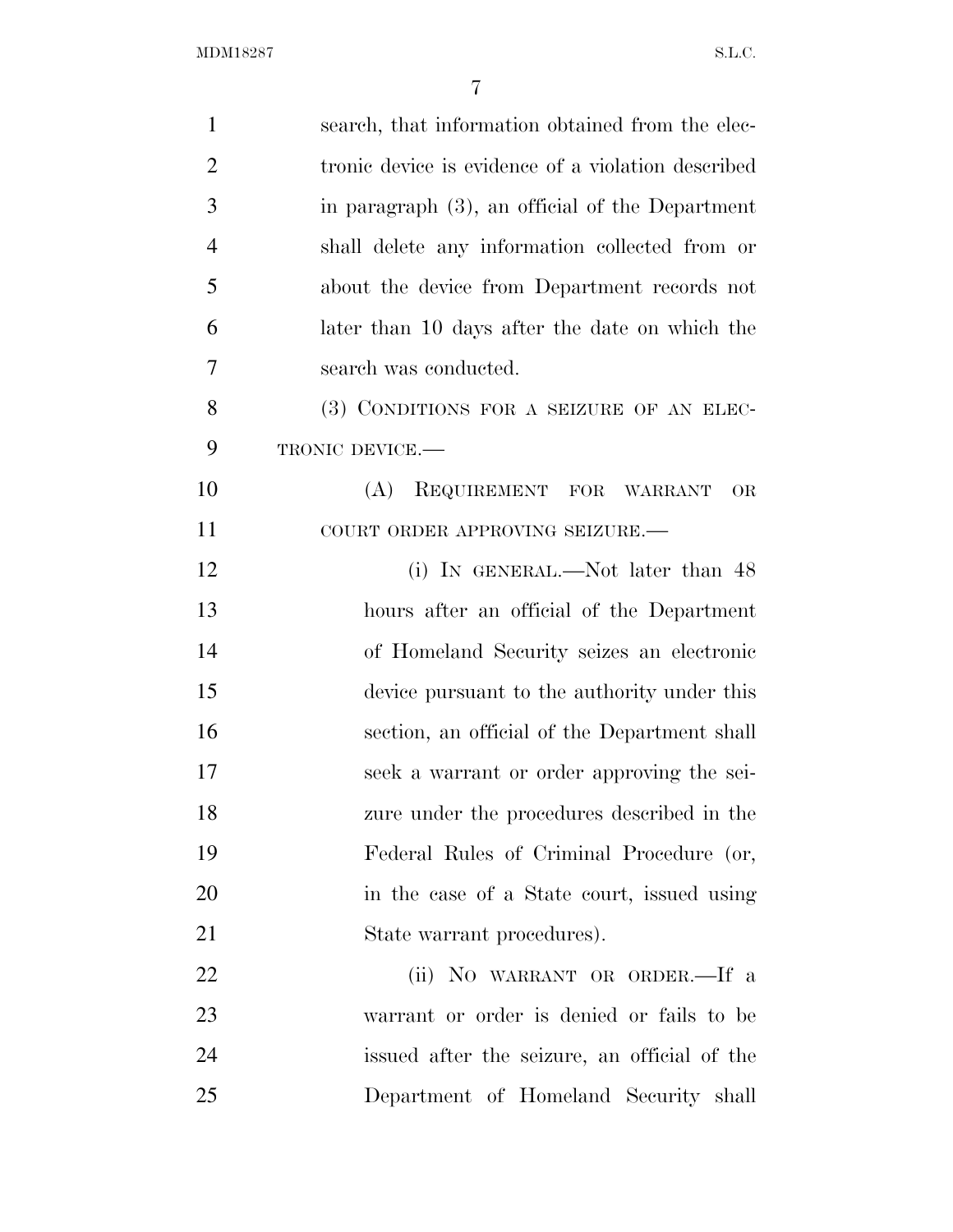$\mathsf{Q}$ 

| $\mathbf{1}$   | immediately return the electronic device to             |
|----------------|---------------------------------------------------------|
| $\overline{2}$ | the individual from whom it was seized.                 |
| 3              | (B) SUSPENSION AND PROHIBITION OF                       |
| $\overline{4}$ | SEARCH.—An electronic device seized at the              |
| 5              | border pursuant to the authority under this sec-        |
| 6              | tion may not be accessed or searched by any             |
| 7              | governmental entity before the issuance of a            |
| 8              | warrant or court order authorizing the access-          |
| 9              | ing or search of the device.                            |
| 10             | SEC. 3. REPORTING.                                      |
| 11             | The Secretary of Homeland Security shall submit an      |
| 12             | annual report to the Committee on the Judiciary of the  |
| 13             | Senate, the Committee on the Judiciary of the House of  |
| 14             | Representatives, the Committee on Homeland Security     |
| 15             | and Governmental Affairs of the Senate, and the Com-    |
| 16             | mittee on Homeland Security of the House of Representa- |
|                | 17 tives that details—                                  |
| 18             | (1) the number of electronic devices subject to         |
| 19             | a manual search pursuant to the authority under         |
| 20             | section $2;$                                            |
| 21             | $(2)$ the number of electronic devices subject to       |
| 22             | a forensic search pursuant to the authority under       |
| 23             | section $2$ ;                                           |
| 24             | (3) the number of electronic devices seized pur-        |

25 suant to the authority under section 2;